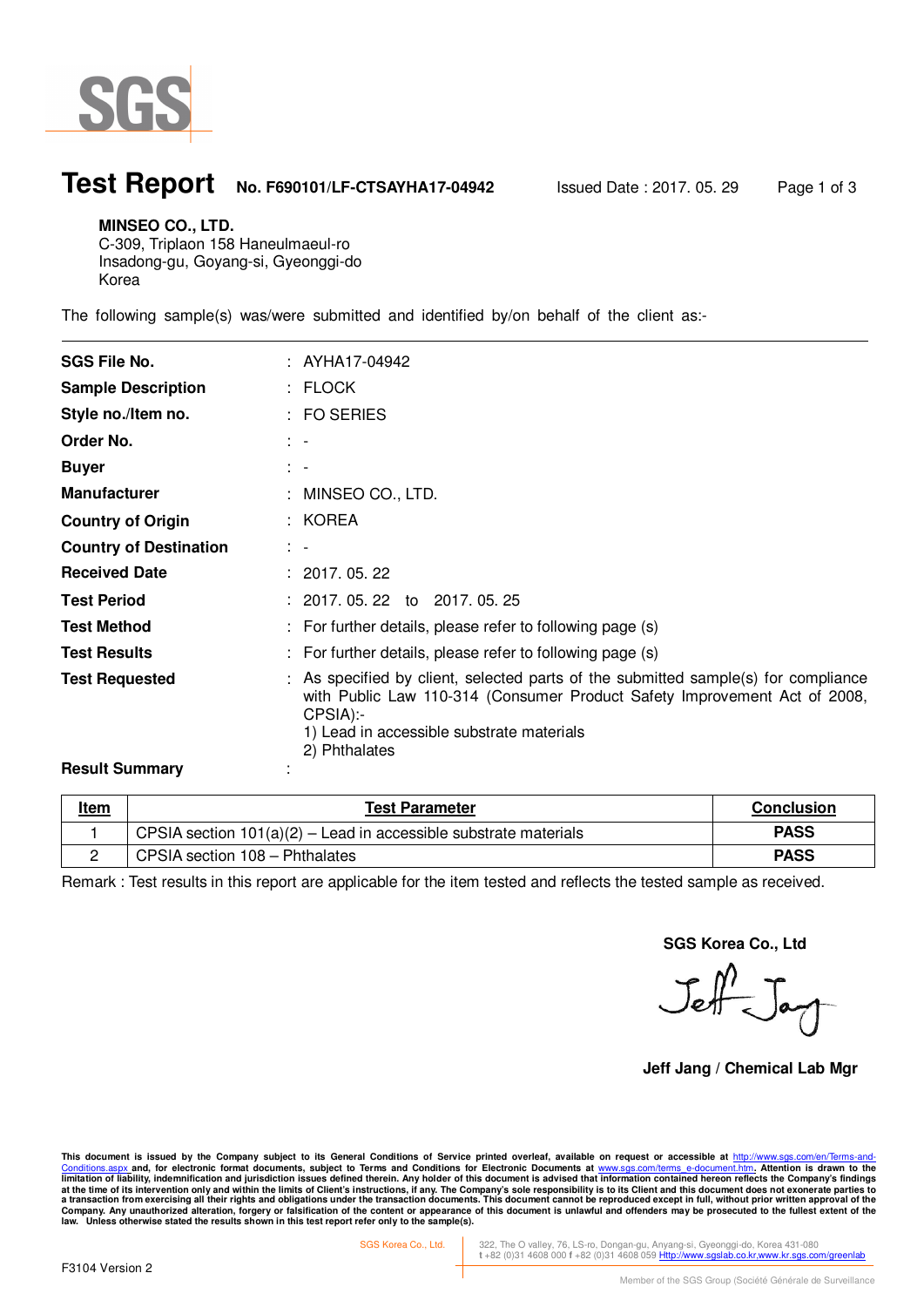

## **Test Report No. F690101/LF-CTSAYHA17-04942** Issued Date : 2017. 05. 29 Page 2 of 3

### **Result(s)**

#### **1) Lead in accessible substrate materials**

Method (non-metallic materials): CPSC Test Method: CPSC-CH-E1002-08.1. Analysis was performed by ICP-OES.

| <b>Test Items</b> | <b>MDL</b>     | Result(s)   | <b>Permissible Limit</b> |
|-------------------|----------------|-------------|--------------------------|
| Lead (Pb)         | $0.002\%$      | ΝD          | 0.01%                    |
| <b>Conclusion</b> | $\blacksquare$ | <b>PASS</b> | $\overline{\phantom{0}}$ |

#### Sample Description:

1. Black PU

Note:  $(1)$  ND = not detected  $(<sub>MDL</sub>)$ 

(2) MDL = Method Detection Limit

(3)  $% =$  percentage by weight

#### **2) Phthalates**

Method: With reference to CPSC-CH-C1001-09.3. Analysis was performed by GC-MS.

Concentration of phthalates in components of toy that can be placed in the mouth or childcare article

| <b>Test item</b>                    | CAS No.                    | <b>MDL</b> | Result(s)   | Permissible |
|-------------------------------------|----------------------------|------------|-------------|-------------|
|                                     |                            |            |             | Limit       |
| Dibutyl Phthalate (DBP)             | 84-74-2                    | 0.005%     | <b>ND</b>   | 0.1%        |
| Benzylbutyl Phthalate (BBP)         | 85-68-7                    | 0.005%     | ND          | 0.1%        |
| Bis-(2-ethylhexyl) Phthalate (DEHP) | 117-81-7                   | 0.005%     | <b>ND</b>   | 0.1%        |
| Diisononyl Phthalate (DINP)         | 28553-12-0 /<br>68515-48-0 | $0.005 \%$ | <b>ND</b>   | 0.1%        |
| Di-n-octyl Phthalate (DNOP)         | 117-84-0                   | 0.005%     | <b>ND</b>   | 0.1%        |
| Diisodecyl Phthalate (DIDP)         | 26761-40-0 /<br>68515-49-1 | 0.005%     | <b>ND</b>   | 0.1%        |
| <b>Conclusion</b>                   |                            |            | <b>PASS</b> |             |

#### Sample Description:

1. Black PU

Note:  $(1)$  ND = not detected  $(<sub>MDL</sub>)$ 

- (2) MDL = Method Detection Limit
- (3)  $% =$  percentage by weight
- $(4) 1\% = 10000$ ppm (mg/kg)

This document is issued by the Company subject to its General Conditions of Service printed overleaf, available on request or accessible at <u>http://www.sgs.com/en/Terms-and-</u><br><u>Conditions.aspx </u>and, for electronic format do limitation of liability, indemnification and jurisdiction issues defined therein. Any holder of this document is advised that information contained hereon reflects the Company's findings<br>at the time of its intervention onl